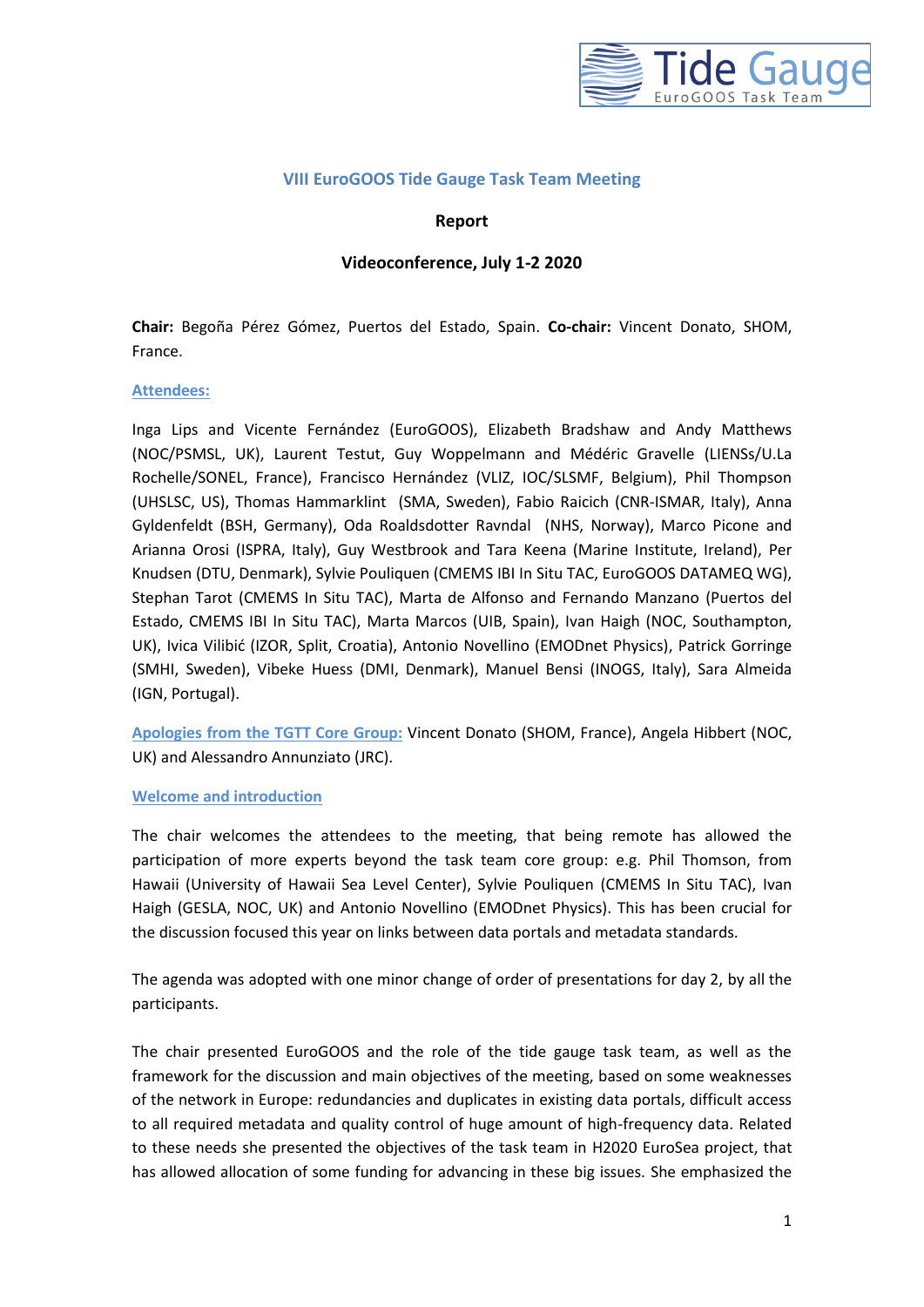role of the task team to promote and support collaboration between international GLOSS Data Portals and European Data Portals, as established in the terms of reference of the task team.

## **Data Portals**

The first day was entirely dedicated to presentations from representatives of the different data portals, and to promote the discussion and exchange of ideas (starting from a technical point of view) about possible ways of cooperation. The objective is to end with some actions and recommendations from this group, that will be shared afterwards with the relevant stakeholders and managers of the different programs. More specific issues on metadata provided by each data portal are listed on Metadata section (second day of the meeting).

The meeting started with the presentations of the different GLOSS data portals, followed by the non-GLOSS general portals CMEMS In Situ TAC and EMODnet Physics.

## **GLOSS: University of Hawai'i Sea Level Center (UHSLC) (P. Thompson):**

Phil Thompson, Director of the UHSLC, presented this GLOSS data portal, that started with the TOGA project in early 1980's and was formally funded by NOAA in 1993. It represents the US/NOAA contribution to international in situ sea level observing efforts.

- $\checkmark$  It currently operates 73 TG's distributed worldwide, many in remote locations, significant component of the tsunami warning system in the Indian, Pacific and Caribbean.
- $\checkmark$  Two distinct datasets/data flux (hourly and daily resolutions) from 85 distinct data sources: Fast Delivery (FD): 1 month-lag and basic QC: 294 TG's (214 from the GLOSS Core Network-GCN) and Research Quality (RQ): 1-year lag, QC focused on identifying datum issues, 584 TG (254 GCN). Update status available.
- $\checkmark$  Data reception (open to providers decision): e-mail, ftp, https, etc
- $\checkmark$  Data access: ftp, http table, OPenNDAP (ascii and NetCDF formats). Focus now: new ERDDAP data server, identified by JCOMM Observations Coordination Group (OGC) as platform of choice, and with potential for cross datacenter cooperation.
- ✓ Products: above mentioned datasets, visualization tool/station explorer for UHSLC and NOAA NOS stations only and research products: seasonal forecasts and long-term impact projections.

## **GLOSS: British Oceanographic Data Center (BODC) (L. Bradshaw):**

Liz Bradshaw is the head of the GLOSS Delayed Mode Data Centre, operated by BODC (UK) in collaboration with the Permanent Service for Mean Sea Level (PSMSL).

- $\checkmark$  Responsible for assembling quality controlling and distributing the final version of the GLOSS sea-level data sets, as well as all supporting metadata information (including benchmark details).
- $\checkmark$  Hourly and sub-hourly values together with ancillary variables when available from the GCN, GLOSS-Long Term Trend (GLOSS-LTT) and GLOSS-Ocean Circulation (GLOSS-OC) databases.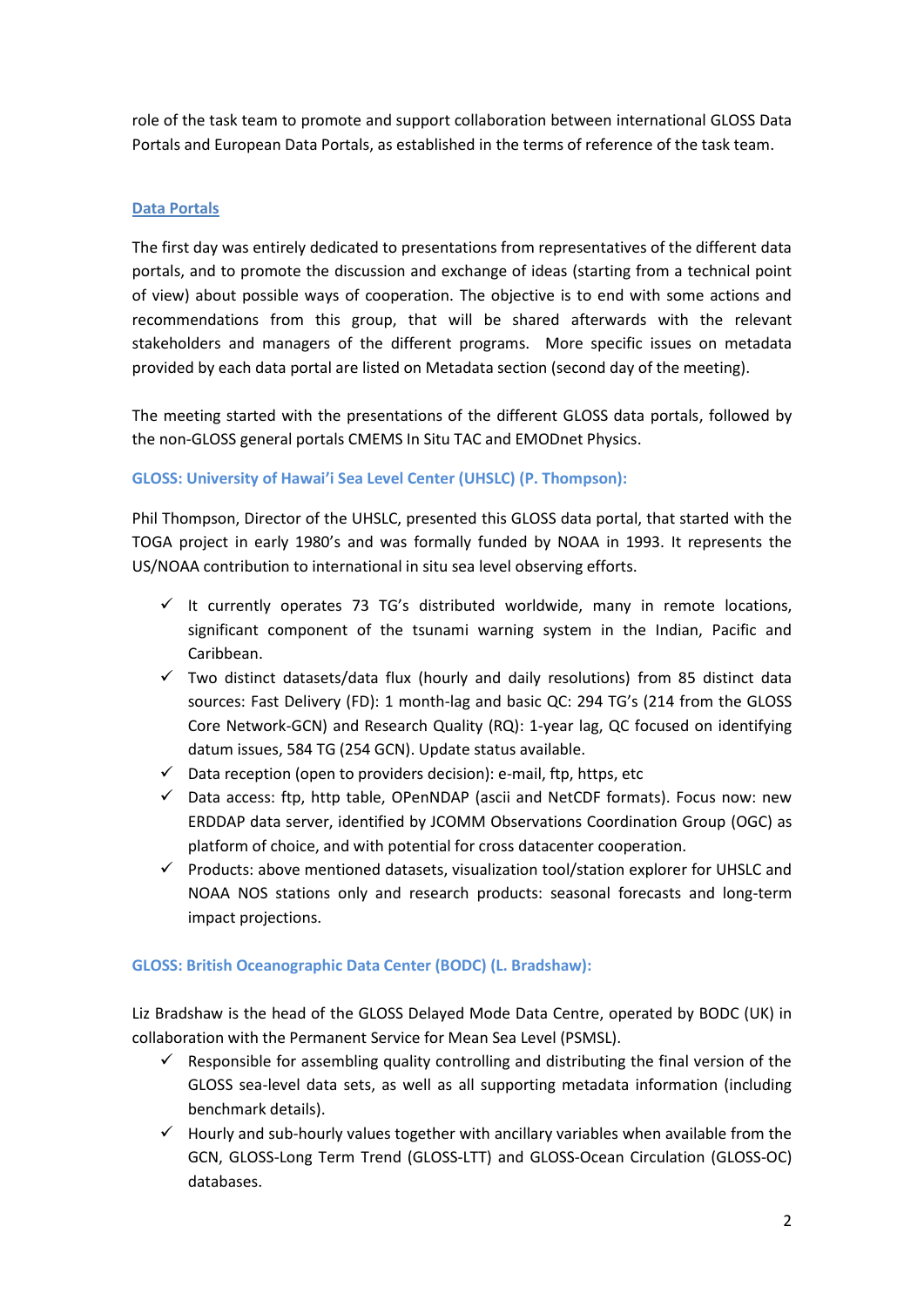- $\checkmark$  Relies on Member Nations to provide the final version (QC'ed)
- $\checkmark$  If requested from the Member Nations, provides the monthly averages to the PSMSL
- $\checkmark$  Data and metadata ingested in an Oracle data base and reformatted to NetCDF
- ✓ Data provided in ASCII or WOCE netCDF format
- $\checkmark$  In-house QC, no data changed without permission of the data collector

## **GLOSS: Permanent Service for Mean Sea Level (PSMSL) (A. Mathews):**

The GLOSS PSMSL (head: Liz Bradshaw, technical head: Andrew Mathews) hosted by NOC (Liverpool, UK) since 1933, is the Global Databank for Monthly and Annual Mean Sea Level data measured by tide gauges, a permanent service of IAPSO, part of GGOS (Global Geodetic Observing System) and one of GLOSS data centres.

- $\checkmark$  Data reception: up to 957 stations around the globe, via web services, e-mail, and no specific format. Datum/benchmark information requested
- $\checkmark$  QC expected to be done at high frequency level, only checks of spikes/datum shifts and consultation with data providers. Problems with changes of practices along the history. Further quality control provided by use of data in scientific studies. Working on a new QC method based on the use of model hindcasts
- $\checkmark$  Products: mean sea level trends [\(https://psmsl.org/products/trends\)](https://psmsl.org/products/trends). GNSS-IR Data Portal under development (within EuroSea project)

### **GLOSS: SONEL (M. Gravelle):**

SONEL collects tide gauge data (from the French networks), levelling information and GNSS@TG data worldwide. It is the GLOSS data center for GNSS@TG data and collaborates strongly with the PSMSL.

- ✓ Reception of 1187 GNSS@TG stations, from 200 contributors. At this moment **only 177 tide gauges are connected with a nearby permanent GNSS station**
- $\checkmark$  Most of the stations identified are "opportunist" (distance> 1km, not part of the tide gauge station)
- $\checkmark$  RINEX data from GNSS received daily by ftp, http, push...These data can be downloaded from ftp.sonel.org
- $\checkmark$  Output data: mean sea levels, QC GNSS data, levelling information
- $\checkmark$  Tools: Sonel Explorer, levelling json file GUI (to be developed)
- $\checkmark$  Products: Vertical Land Movement (VLM) from GNSS (solutions from different analysis centres), VLM from altimetry vs tide gauge data, relative and absolute sea level trends, waves (from models reanalysis): downloading ascii tables from the website: <https://www.sonel.org/-Vertical-land-movement-estimate-.html?lang=en>
- $\checkmark$  Collaborations: PSMSL, UHSLC and EMODnet (for display in EMODnet portal)

## **GLOSS: IOC Sea Level Station Monitoring Facility (IOC/SLSMF) (F. Hernández):**

F. Hernández (VLIZ, IOC) presented this GLOSS data center hosted by VLIZ in Oostende (Belgium) through the website: [http://www.ioc-sealevelmonitoring.org/.](http://www.ioc-sealevelmonitoring.org/) Focused on real time data transmission, with the lowest sampling time and latency, to show which tide gauge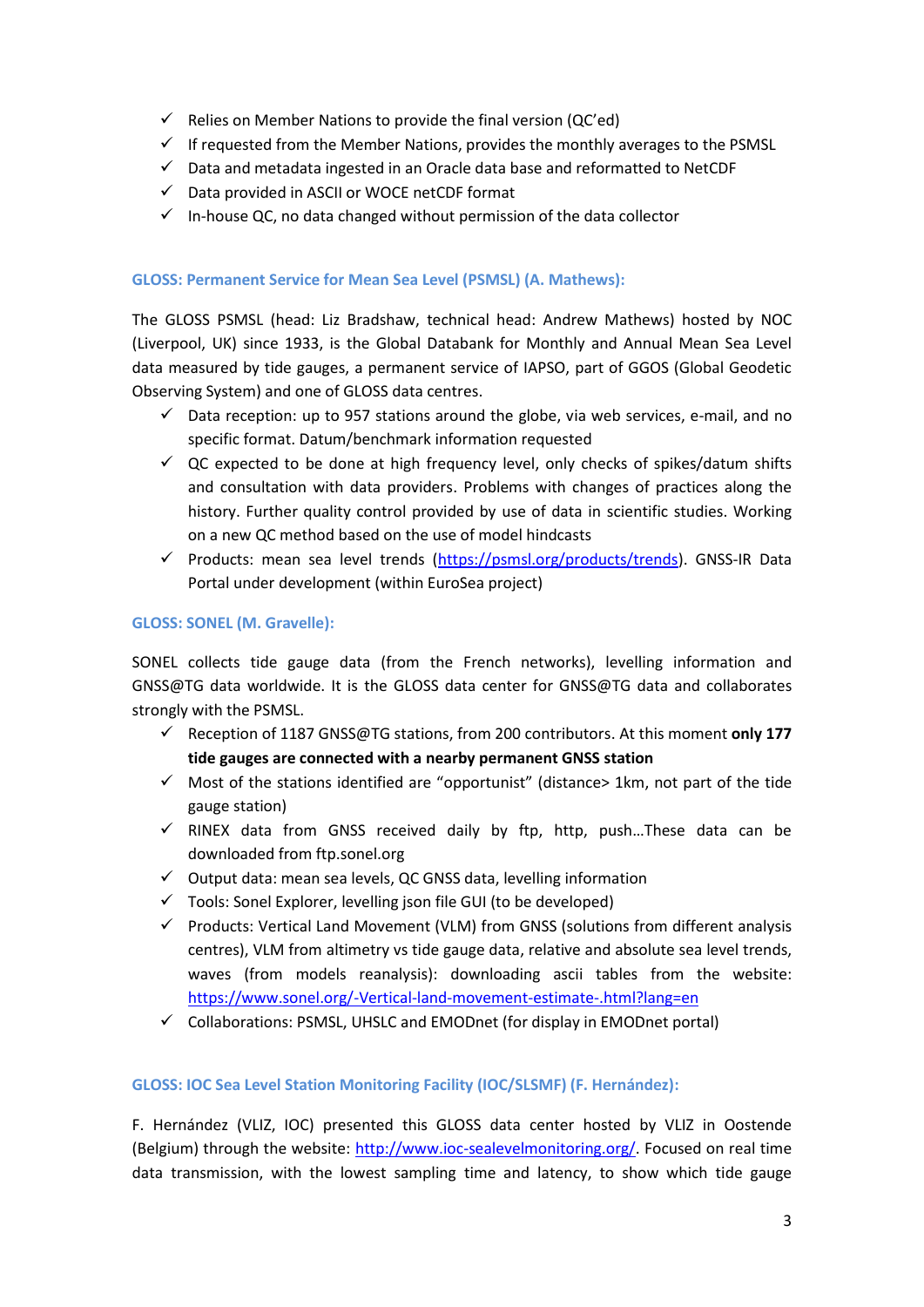stations are active worldwide, very important for tsunami warning systems. Research data is not the aim of this data center (no QC).

- $\checkmark$  Reception of tide gauge data from 163 data providers
- $\checkmark$  Tools to show latest data received and status of transmission, including plots of recent data
- $\checkmark$  It hosts the most complete sea level station catalog (SSC) of all GLOSS data portals, in terms of number of stations
- $\checkmark$  Collaborations: PSMSL, UHSLC and EMODnet (for display in EMODnet portal)

## **GLOSS: GESLA (Global Extreme Sea Level Analysis) (I. Haigh):**

GESLA is a new GLOSS dataset, led by Ivan Haigh (University of Southampton), that compiles worldwide higher-frequency tide gauge data for extreme sea level studies. It is not an operational service but is updated every few years by downloading/asking for data to original data providers or other data centers. GESLA-3 in preparation (updated until 2019). [www.gesla.org.](http://www.gesla.org/)

- $\checkmark$  1353 stations (including duplicates) distributed worldwide, 30 data providers listed (mostly national data providers and GLOSS data centers)
- $\checkmark$  Download and processing data
- $\checkmark$  Value added products: tide and skew surge
- ✓ 686 sites from UHSLC
- $\checkmark$  Matlab code (to be translated to Python by P. Thompson)

## **CMEMS (Copernicus Marine Service) In Situ TAC (M. de Alfonso):**

The CMEMS In Situ TAC, led by Sylvie Pouliquen (IFREMER, France), integrates oceanographic data from different types of observing platforms, including tide gauges. The system is managed and operated in 7 european regions. Marta de Alfonso, head of the IBI region (European Atlantic coast), presented the data flow and processing applied to tide gauge data in CMEMS.

- $\checkmark$  Tide gauge data only available in near-real time: only automatic QC applied (SELENE software, from Puertos del Estado, for the IBI and the MED regions). No REP (reprocessed historical data) available yet (planned for next CMEMS phase, starting April 2021)
- $\checkmark$  Originally considered "mooring" stations, tide gauges are now specific platforms in CMEMS folders and websites, as suggested by the EuroGOOS Tide Gauge Task Team, to facilitate the access to the users
- $\checkmark$  Data distributed in standard NetCDF format for all variables, including sea level from tide gauges
- $\checkmark$  480 tide gauges providing near-real time sea level data, with the minimum sampling as provided by the data provider for the last 30 days of data
- $\checkmark$  Monthly and historical files stored with original sampling in all the regions except IBI (only hourly values) and Global (all samplings, one NetCDF file per sampling data)
- ✓ Data available via dashboard:<http://www.marineinsitu.eu/dashboard>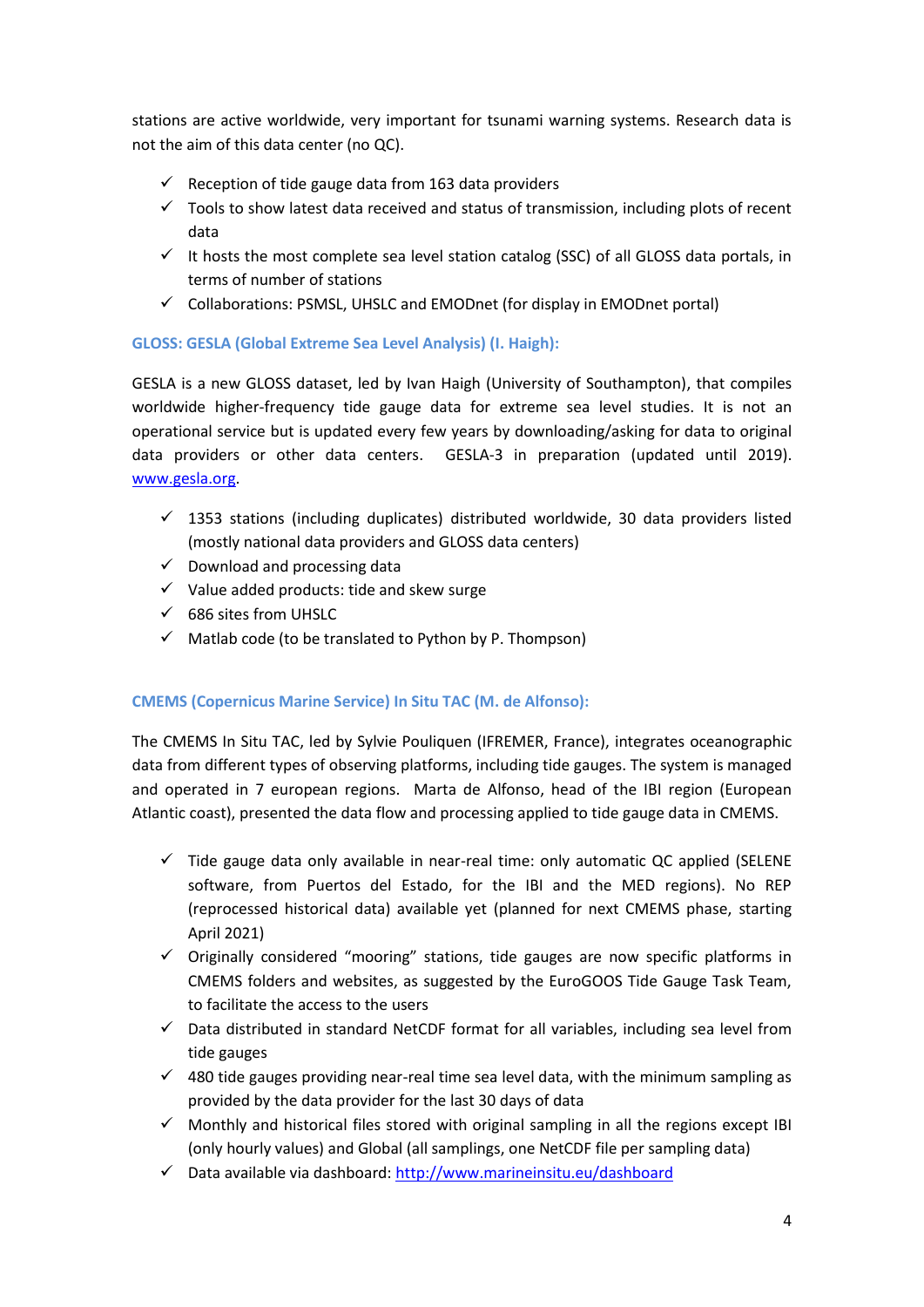### **EMODnet physics (A. Novellino):**

Antonio Novellino (co-coordinator of EMODnet physics data portal) presented this European data portal that integrates all type of geophysical data, including sea level data from tide gauges from all the above-mentioned programs, among others.

- $\checkmark$  Quality control of input data
- $\checkmark$  Products: metadata, time series, maps, catalogues
- $\checkmark$  Integrated now: 1390 TG's from PSMSL, 150 from UH, 965 from IOC and 480 from INSTAC: total 2985 stations with duplicates. Linked to 186 stations with historical data from SeaDataNet (NOC) and 779 from SONEL
- $\checkmark$  Includes display of products provided by PSMSL and SONEL: relative and absolute sea level trends

### **Presentation on status of gaps and duplicities in data portals (L. Testut):**

Laurent Testut presented the status of one of the key actions of the EuroGOOS Tide Gauge Task Team, now a task in the framework of EuroSea project: an analysis of the gaps and duplicities in all data portals presented during the meeting. For this, he has developed a python tool that can help to identify these issues. First objective: list of portals and review of number of stations, gaps and duplicities. Next step: comparing the content for each station in the different data portals. In a first study he has analyzed the content of 3 catalogues (without attached data) and of 10 data portals, and provided a raw number of stations for each one, with the following main findings:

- $\checkmark$  19 GLOSS stations in SSC (IOC SLSMF) are not in the GLOSS Handbook (last update in 2012)
- $\checkmark$  Criteria followed to avoid duplicates: one site per 1x1 deg box leads to a list of 1780 unique label/sites
- $\checkmark$  Several useful visualization tools to find problems: barcode representation showing the presence of each unique site in the different data portals: e.g. 226 stations only in SSC, 2 stations only in CMEMS, including maps with position of these stations.
- $\checkmark$  Stations found present in all data portals/catalogs with different names

He provided some recommendations:

- SSC to be used as the reference catalog for the study, by removing GNSS-only stations and including those in EMODnet, CMEMS and EUTGI (metadata inventory – see below)
- Use of ISO3166 standard for country name in all data portals
- Information about the history of the GLOSS Core Network definition available on-line
- A simple html TG list desirable from EMODnet, GESLA, CMEMS, BODC
- A common agreed definition of what a TG site/station is, linked to a common and persistent ID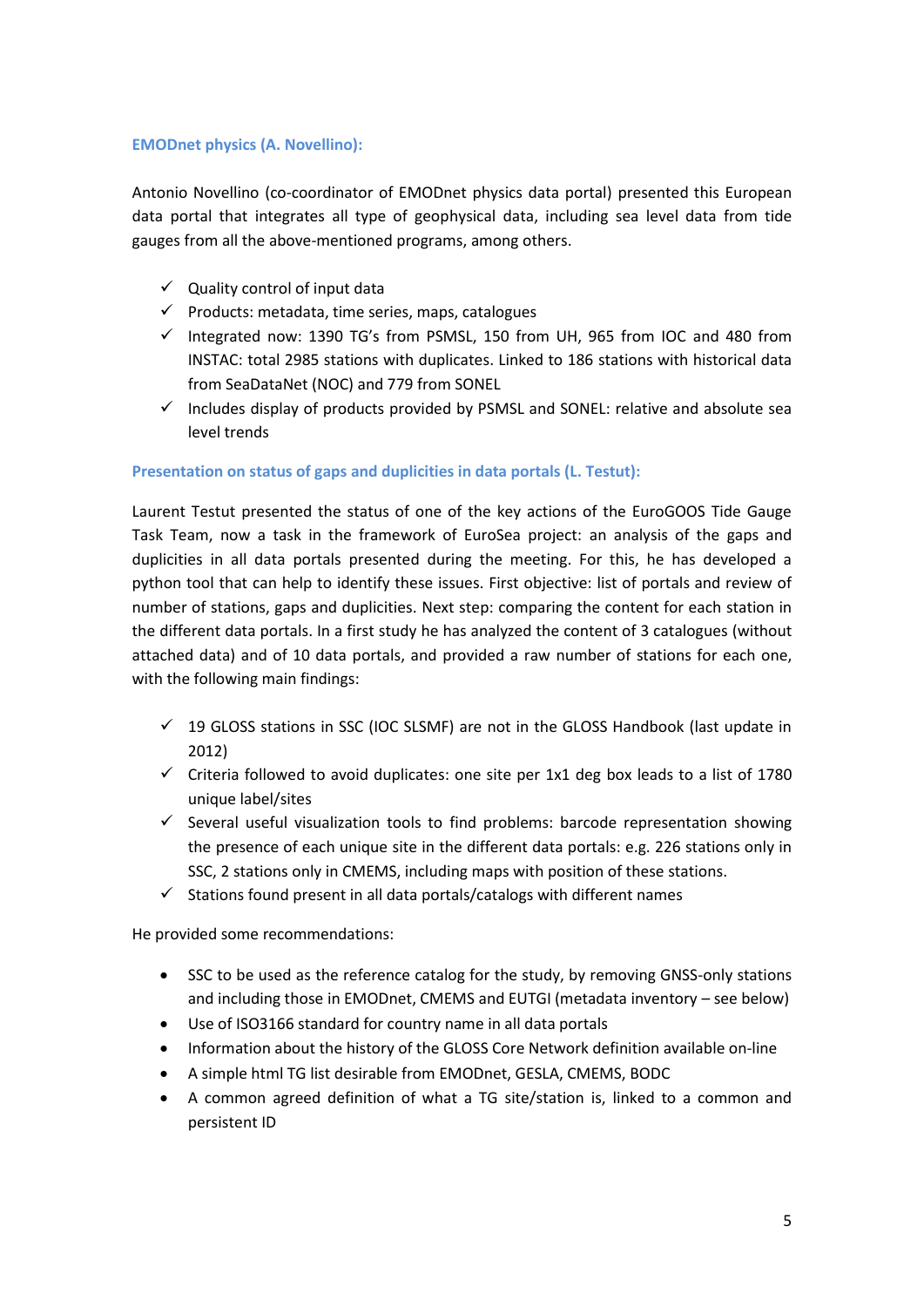#### **Discussion on Metadata standards and ways of improving cooperation:**

#### **EuroGOOS TGTT New Inventory of Metadata (T. Keena and G. Westbrook):**

Tara Keena, from the Irish Marine Institute, presented the status of another key action of the EuroGOOS Tide Gauge Task Team, also a task in EuroSea project: the implementation of a new inventory and tool for metadata analysis of all available tide gauges in Europe. The objective of this task is to compile all relevant metadata from European tide gauges in a unique site, where national data providers can easily contribute and update their information, and that international programs could use for completion of their records. For the latter, these metadata will also be easily transferred to files easily ingested by automatic procedures (formats: XML, JSON, etc).

The tool is not yet finished (EuroSea project has just started in November 2019), but a proof of concept version already exists:

#### <http://eutgn.marine.ie/geonetwork/srv/eng/catalog.search#/home>

Developed with open-source applications, at this moment it makes use of a shared spreadsheet that feeds a database in the Marine Institute and a Geo Network application. The final place of the tool will be decided by the EuroGOOS Tide Gauge Task Team after consultation with GLOSS, CMEMS and EMODnet data portals, when finished. Before this, agreement on mandatory metadata, unique ID for tide gauges and common vocabularies definition should be ideally accomplished for a final useful tool at the end of the project. The tool must rely, as well, on existing metadata catalogues managed by existing programs, especially the one maintained by IOC/SLSMF.

#### **Standards on metadata and formats for GLOSS Data Portals**

See below some key technical points for each of the databases and catalogues considered

#### **UHSLC:**

- ✓ Use of master .geoJson file to populate NetCDF headers
- ✓ ISO 3166 country names/codes
- $\checkmark$  Various IDs for identifying links to different agencies
- $\checkmark$  Missing data originator and other info
- $\checkmark$  Good information in Pat Caldwell's ascii/text meta files, need to upgrade to modern system
- $\checkmark$  Benchmark metadata: internal repository, working to get that information into an accessible database
- $\checkmark$  Focus on advantages of ERRDAP API: plans to build web tools on top, if other centers also establish ERRDAP servers with common metadata, search can be cross-agency, allowing tracking downloads from original servers.

#### **BODC:**

 $\checkmark$  Metadata on site information, data sampling and processing, and instrument information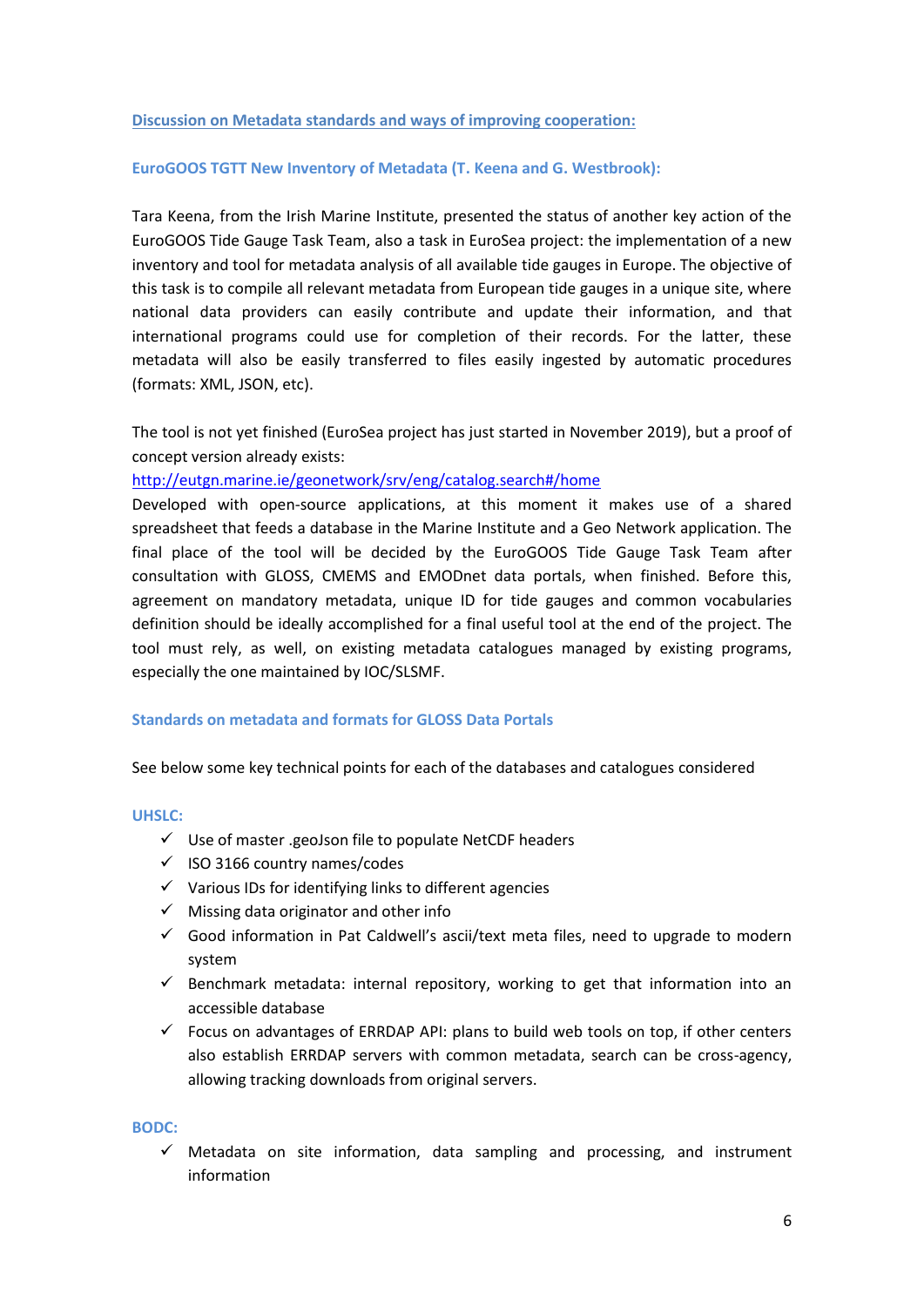- ✓ Metadata stored in a "html" history document
- $\checkmark$  Moving to making data FAIR (Findable, Accessible, Interoperable and Reusable) and TRUST (Transparency, Responsibility, User Focus, Sustainability and Technology) Principles for digital repositories
- ✓ Working on assignment of persistent identifiers such as DOI (ISO26324)
- $\checkmark$  Participation on the Persistent Identification of Instruments Working Group to help improve the description of a time series where the sensor and platform may change and move many times.
- $\checkmark$  Focus also in ERRDAP (JCOMM selection): constructed for the GLOSS web page and to have access to all GLOSS data sets simultaneously
- ✓ Specific NetCDF format

### **PSMSL:**

- $\checkmark$  Data format: legacy text format linked to the website (CSV and netCDF formats used as well, not on the website)
- $\checkmark$  Metadata page for each site on the website, taken from the database (updated generally weekly)
- $\checkmark$  Introducing now international agreed standards and vocabularies: e.g. ISO 3166-1 Country Codes)
- ✓ List of tide gauges tied to GNSS receivers (with Reference to Ellipsoid) and associated metadata: [https://www.psmsl.org/data/obtaining/ellipsoidal\\_links.php](https://www.psmsl.org/data/obtaining/ellipsoidal_links.php) (a consistency check with the one prepared by EuroGOOS TGTT, in Europe, will be done)
- $\checkmark$  Intensive metadata exchange with SONEL (XML format) on GNSS near tide gauges: list of sites with GNSS and Tide Gauges, ellipsoidal height, vertical movement rate and geodetic ties
- $\checkmark$  Additional metadata not necessarily advertised such as interactive maps.
- ✓ Migrating from XML format to GeoJSON format
- $\checkmark$  Provides a list of json files with metadata, as example: RLR definition, sites linked to Ellipsoid via GNSS, XML catalog, Station Locations, Trends, etc.. Some of them in XML and CSV

### **SONEL:**

- $\checkmark$  Station summary on the website, including IGS log file, pictures, BM position map, bibliography and log book.
- $\checkmark$  IGS log file: created by the International GNSS Service, it is well structured and used internationally. Only disadvantage for its use in the TG community: not easily parsable, a json or xml format would be better.
- $\checkmark$  New json5 format file proposed for exchange of levelling data internationally

## **IOC/SLSMF:**

- $\checkmark$  SSC catalog: [http://www.ioc-sealevelmonitoring.org/ssc.php,](http://www.ioc-sealevelmonitoring.org/ssc.php) the most extensive, synchronized with other metadata catalogs hosted by GLOSS data centers
- $\checkmark$  Three main core fields: name, latitude & longitude and data provider identifier
- $\checkmark$  It includes RSS feeds and web services to retrieve information from the SSC
- $\checkmark$  SSC has an SSC Id and includes Id's from other data portals, if available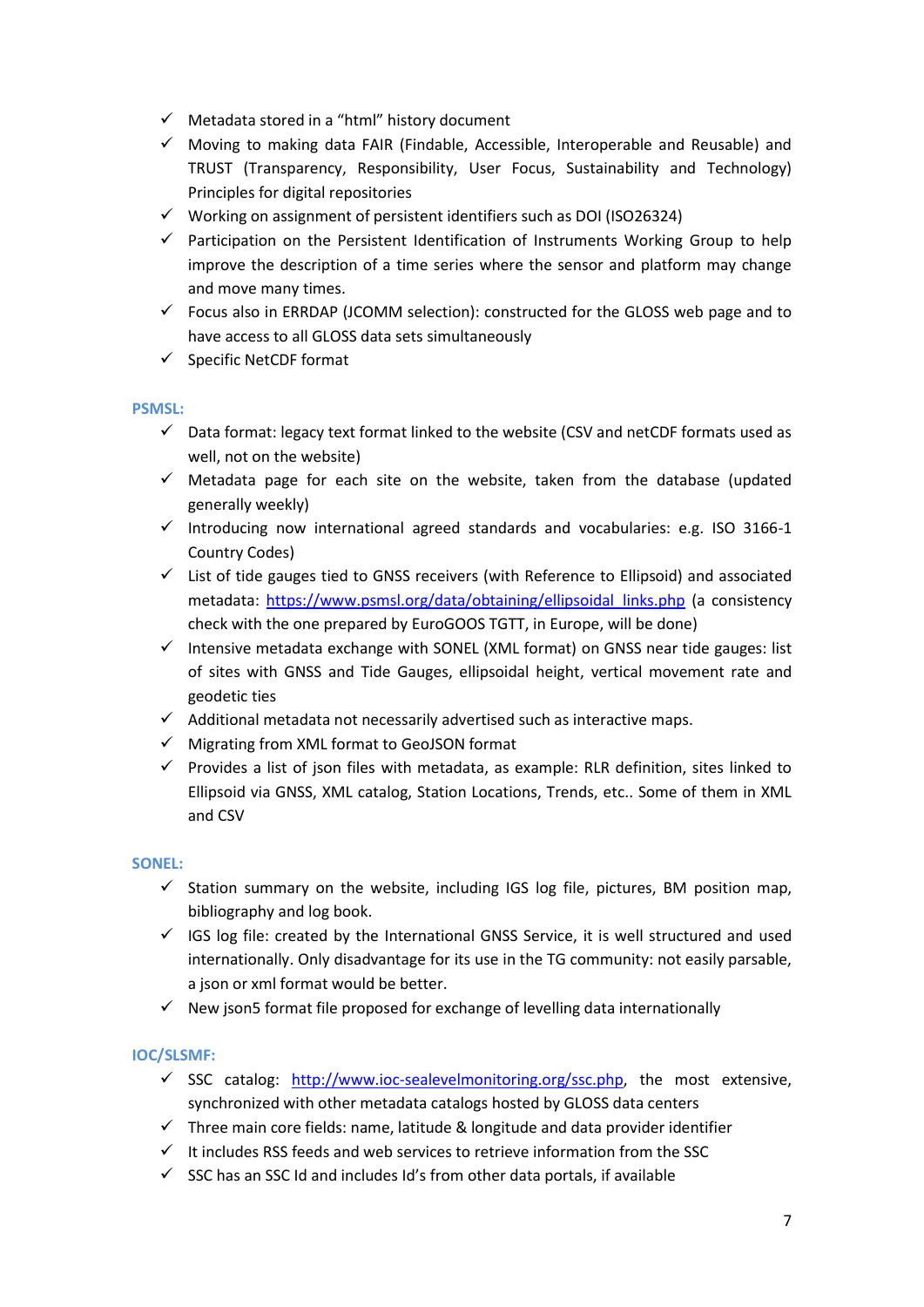- $\checkmark$  Editable clicking in a station, with e-mail and password (by data providers)
- $\checkmark$  Specific metadata on data transmission/sampling issues

### **GESLA:**

- $\checkmark$  ASCII file, specific flag definition for QC (QC is applied)
- $\checkmark$  Agreement on data format and flags with other data portals would be desirable

#### **Standards on metadata and formats for CMEMS and EMODnet:**

#### **CMEMS In Situ TAC:**

 $\checkmark$  NetCDF format adopting specific recommendations from the EuroGOOS TGTT since 2018:

[http://eurogoos.eu/download/NetCdf\\_Recommendations\\_forCMEMS\\_EuroGOOSTGT](http://eurogoos.eu/download/NetCdf_Recommendations_forCMEMS_EuroGOOSTGTT_October_2017.pdf) [T\\_October\\_2017.pdf](http://eurogoos.eu/download/NetCdf_Recommendations_forCMEMS_EuroGOOSTGTT_October_2017.pdf)

- ✓ Specific mandatory attributes defined for variable SLEV: *time\_sampling, sea\_level\_datum* and *processing\_method*
- ✓ Additional optional attributes recommended*: TGBM\_name, TGBM\_sea\_level\_datum, co\_location\_with\_GNSS, TGBM\_ellipsoidal\_height\_estimate, vertical\_land\_movement\_estimate, GNSS\_campaign*
- ✓ Additional information provided under attribute *comment* (url's, link to additional metadata, etc)
- $\checkmark$  Metadata managed by each CMEMS region independently, they would appreciate a common repository for tide gauge metadata available somewhere

### **EMODnet Physics:**

- $\checkmark$  Compilation of metadata according to SeaDataNet standards: e.g.: parameters P01, P02, P22 (INSPIRE), L06 (Platform), C19 (Sea Region), EDMO, EDMERP (institution)
- ✓ Use of an ERDDAP data server for discovery and access services: [https://erddap.emodnet](https://erddap.emodnet-physics.eu/erddap/tabledap/EP_ERD_INT_SLEV_AL_TS_NRT.subset)[physics.eu/erddap/tabledap/EP\\_ERD\\_INT\\_SLEV\\_AL\\_TS\\_NRT.subset](https://erddap.emodnet-physics.eu/erddap/tabledap/EP_ERD_INT_SLEV_AL_TS_NRT.subset)

### **Quality control tools**

#### **New GLOSS Manual on Quality Control**

The chair informed about the recent publication of the GLOSS manual on Quality Control of In Situ Sea Level Observations: https://unesdoc.unesco.org/ark:/48223/pf0000373566. This manual had been started and drafted many years ago, but never finished. In the meantime, different projects and programs have published quality control procedures for tide gauges (and for other type of platforms). This new manual makes a review of all existing publications, software packages and approaches followed by national institutions and programs worldwide as by May 2020. It describes the standard recommended procedures for delayed-mode and near-real time data quality control and processing, with special focus on automated algorithms advantages, limitations and quality assessment.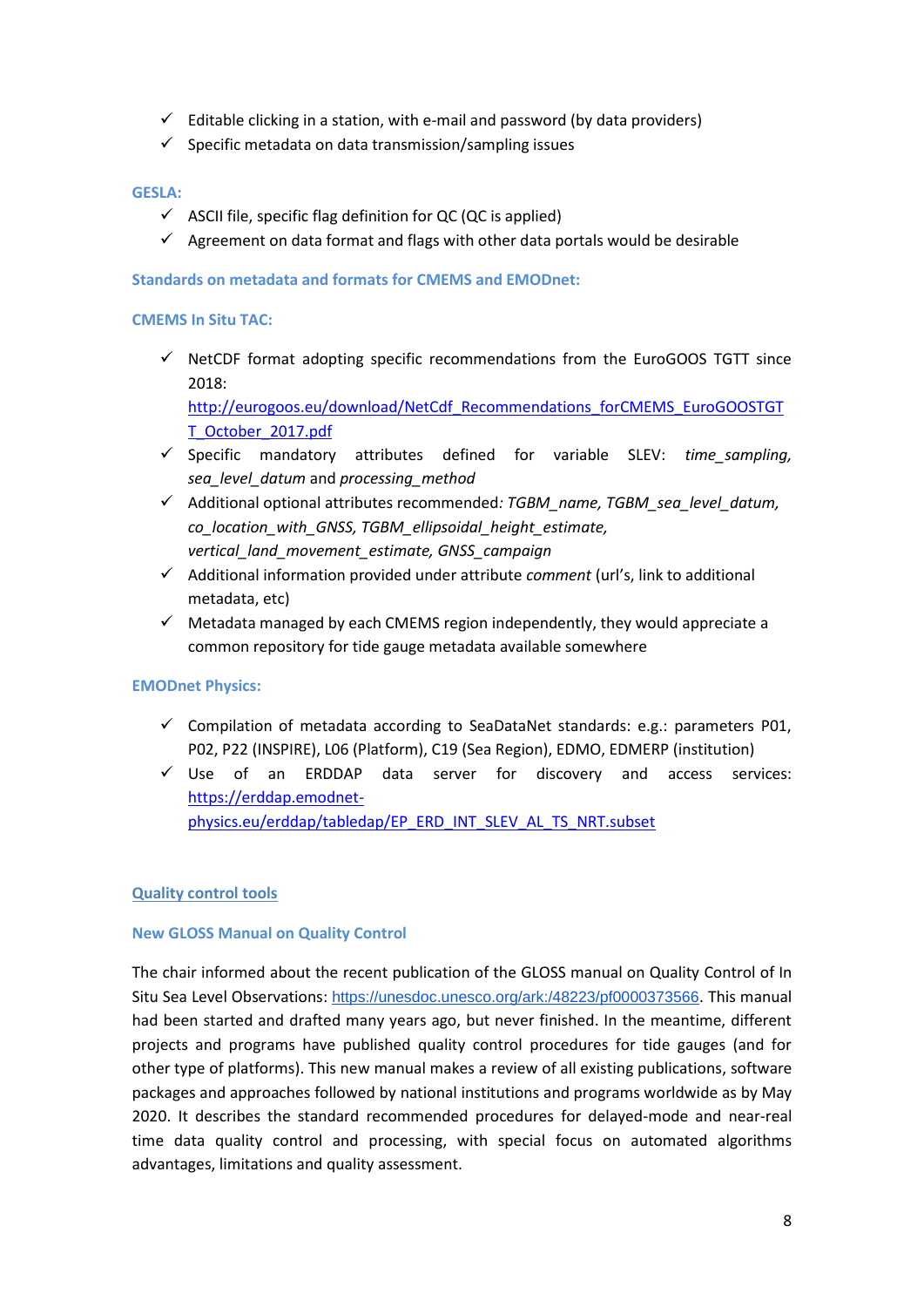#### **Other packages/experiences for automatic QC:**

#### **QC of 1-min data from IOC/SLSMF (I. Vilibic)**

Ivica Vilibic is a researcher expert on meteo-tsunamis from the Institute of Oceanography and Fisheries in Split (Croatia). He and his group need very highfrequency data (1 min or less) for their studies. These data are available through IOC/SLSMF but without any QC applied. He presented the work carried out by a PhD student (Petra Zemunik) to process the data from the whole global network. The main objective is to map worldwide sea level oscillations between 2 min – 2h. After applying some predefined criteria they ended working with 482 stations in total. They focused only on the QC of the high-frequency part (datum issues or long-term drifts not relevant here). The process included removal of tides, automatic despiking, data filtering, removal of tsunami events, visual inspection and analysis of percentiles to remove outliers. Final product: high-frequency time series quality controlled. Ideas for collaboration and distribution welcome.

#### **Discussion**

Detailed discussion attached on the shared google doc [https://docs.google.com/document/d/1z7Hg1cChxpu\\_FciZ0sv4Pp5qL6GZQDRw3Rs](https://docs.google.com/document/d/1z7Hg1cChxpu_FciZ0sv4Pp5qL6GZQDRw3Rs-qBq4jKI/edit)[qBq4jKI/edit.](https://docs.google.com/document/d/1z7Hg1cChxpu_FciZ0sv4Pp5qL6GZQDRw3Rs-qBq4jKI/edit) Main issues raised during the discussion were:

- ERDDAP data servers: used by UHSLC, BODC and EMODnet. GLOSS data centers aim to implement a unified instance for the users at the GLOSS website. Platform of choice by JCOMM for data centers cross references. Strongly supported by EMODnet as well (Antonio)
- All data portals could benefit from data from the others: e.g.: CMEMS needs data from the global network for operational oceanography, BODC interested in more stations from Europe, and PSMSL in more stations in the Mediterranean Sea. All need more stations from Africa.
- Need of common vocabulary for metadata (not available now). GLOSS task for years, this is challenging. Many types of metadata (discovery, data, depending on the application). Sylvie suggests focusing first on active stations. Data archeology for the future. The chair proposed to establish a minimum set of mandatory metadata to start with and progress. However, international agreements/coordination will be required on mandatory metadata.
- Sylvie Pouliquen questioned on GLOSS data access for CMEMS applications: for operational oceanography (a few hours latency) data should be downloaded from IOC/SLSMF, for high-quality data it depends on the data sampling (hourly-daily from UHSLC, higher frequency from BODC).
- There is a strong need of a unique ID (now a different one for each data portal): this is linked to the need of an agreed definition of what a "site" is. Sylvie suggested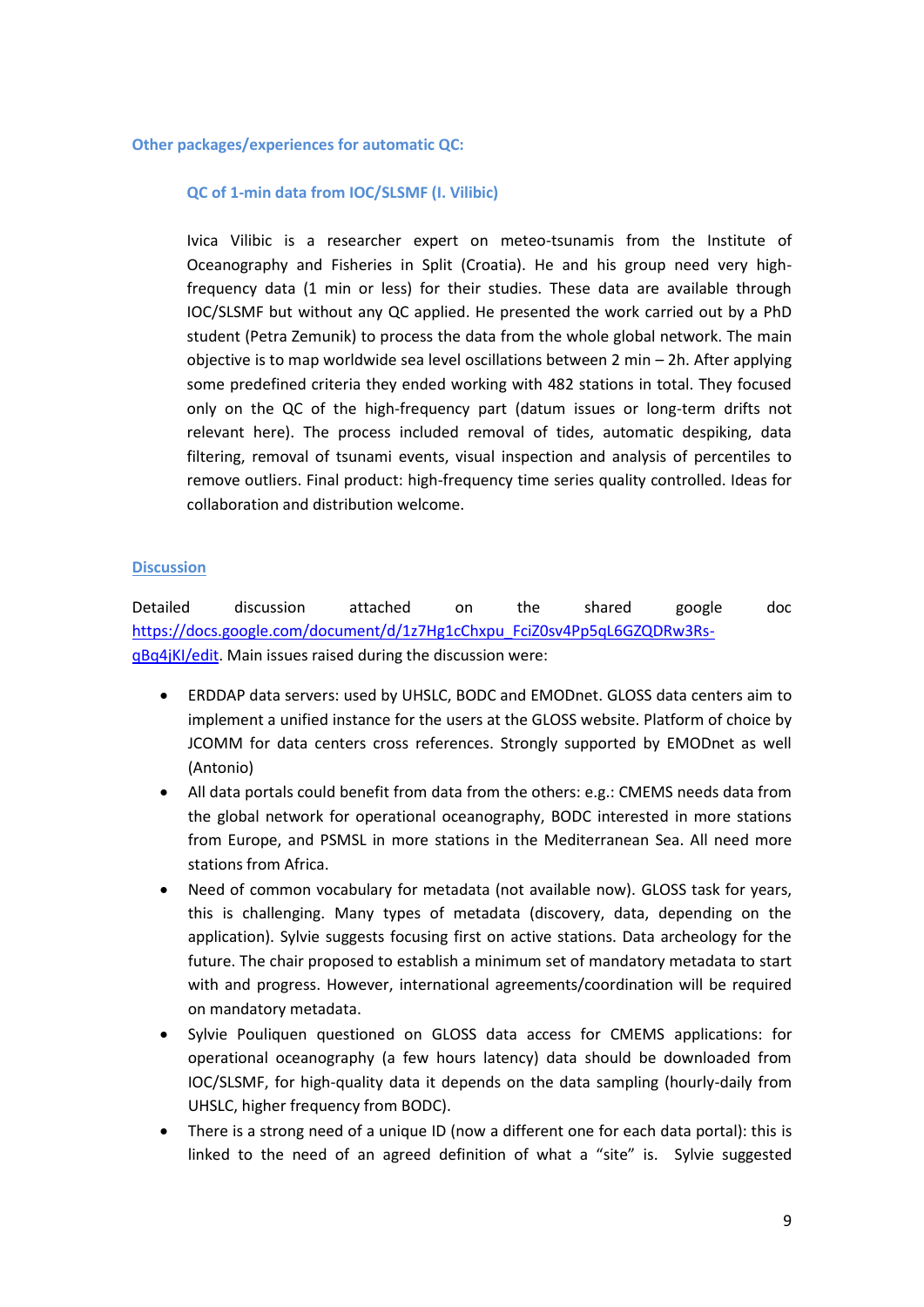involving JCOMMOPS for their experiences in other global networks (GLOSS involved): suggested to use WIGOS ID or explore what other networks do.

- General agreement on the need/convenience of common QC flags
- Antonio Novellino: convenience of adding information on sensors and history of changes, attached to the timeseries
- Antonio Novellino commented on European Commission requests: asset mapping, showing the different sources of data, products on trends and recent trends (since 2000), products on anomalies and hazards, products that combine/compare satellite altimetry and in-situ data, be compliant to INSPIRE Directive
- Discussion on what a site is, difficulties of this definition, depending on the application, the length of the timeseries, etc. Sylvie Pouliquen suggested to stablish links to OceanSites program that have experienced the same problems (J. Kartensen from Geomar is the responsible for OceanSites, he is in EuroSEA)
- Data policy: free and open at the European level, also for UNESCO/IOC. Some problems (small percentage of stations, however) at national level. Also, some institutions distributing data to one data portal refuse to do it through another one (e.g. CMEMS).
- Link with JCOMMOPS and a meeting with the GLOSS chair is required. Sylvie Pouliquen suggested decoupling "easier access to data" from "GLOSS labelled" stations, but all visible and associated in a map
- Antonio Novellino suggests creating a global attribute: "sensorML" also for TG's (as proposed for other networks)
- The establishment of small technical groups for progressing in different tasks was proposed by the chair and it was very well received by all. Work in metadata will be linked to EuroSea WP3 data management task.

## **Other issues:**

The chair announced the commitment to the Task Team core group of a new member from LIENSs/U. La Rochelle/SONEL (France): Dr. Guy Wöppelmann, and a change of representative from DMI (Denmark): Vibeke Huess that will replace Kristine S. Madsen.

## **Next workshops**

The EuroGOOS Tide Gauge Task Team will organize two workshops involving the global sea level community in the framework of the EuroSea project:

- First workshop in January 2021: focused on the European network GLOSS collaboration: new metadata inventory and standards, data flow between data portals, analysis of gaps and duplicates, optimization of data stream, exchange format and product generation, new PSMSL tool for land uplift/subsidence land data. Focused more on internal communication within the sea level community in Europe and alignment with GLOSS objectives and needs. Ideally to be held side with the GLOSS GE meeting, by now side by EuroSea GA meeting. Final date confirmation dependent on the pandemic situation.
- Second workshop in November 2022: focused on new automatic quality control algorithms and product generation from tide gauge data, new instrumentation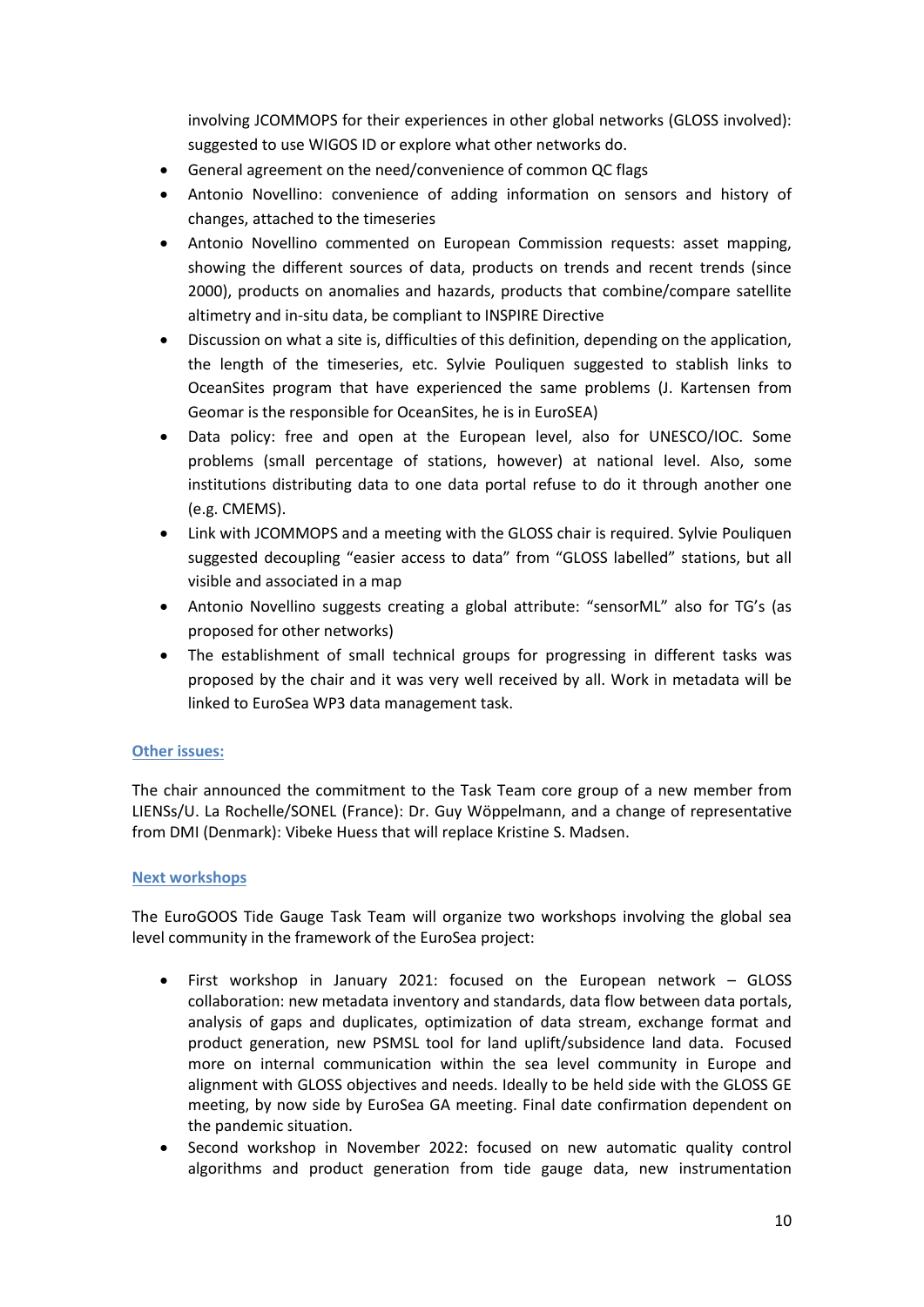developments, a training course on quality control. Involving end-users for showing outputs of the project.

#### **Review of actions from previous meeting**

**Action 1:** Ask if the Office can include the names of the core participants in the website (chair). Done

**Action 2:** Ask silent participants by e-mail about their availability for the task team and update the list of members accordingly (chair). Done

**Action 3**: Distribute the document on TG-GNSS stations in CMEMS to the INSTAC's of CMEMS, for potential use of these information on the metadata for each station (chair). Pending

**Action 4:** Repeat survey to national contacts to contribute to the document on action 3 (SONEL). To be confirmed by SONEL September-October 2020.

**Action 5**: Include information from stations in Sweden (Thomas)**.** Done

**Action 6**: add to the table of TG-GNSS stations information on Tide Gauge Bench Mark – tide gauge datum distance (all). Pending

**Action 7:** to provide a detailed description on CMEMS In Situ TAC access to tide gauge data (Marta de Alfonso). Done

**Action 8:** circulate and send to the EuroGOOS office the existing document describing the existing data portals possibly updated/improved with basic output from the new python script (statistics), to probably upload later to EuroGOOS website (Chair, Laurent). Pending.

**Action 9**: to review the coordinates and names of stations in the different data portals and clarify which are duplicates or different stations at the same harbor, with Laurent tool (Laurent). Ongoing

**Action 10:** to contact GLOSS and explore the possibility of formal collaboration with CMEMS InSitu TAC. Pending

**Action 11**: EuroGOOS office to explore possibility of repeating Tide Gauge Task Team survey with support from the Task Team, with resources from EuroSea project (Office). Pending, to be discussed within EuroGOOS.

**Action 12**: to update the list of contact points for each organization in Europe in charge of a tide gauge network (Vicente, Begoña). Done

#### **Concluding remarks and future actions:**

The two days meeting showed the well-known need of strengthening the communication between international GLOSS data portals and European (CMEMS, EMODnet) programs. All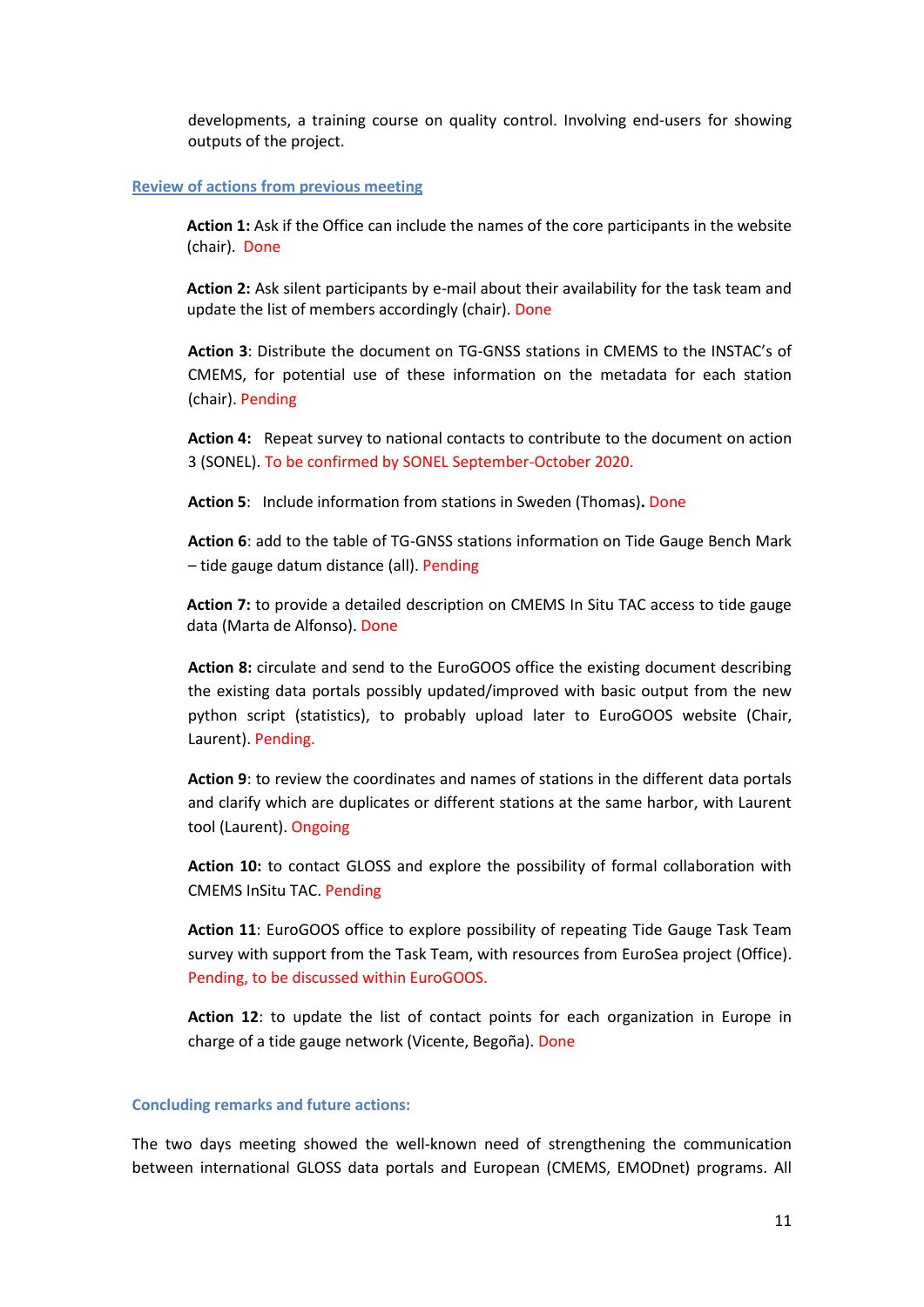attendants agreed on the advantages of working together and establishing the following priorities to progress on:

- 1. Review the **definition of "site/station"** in the tide gauge network, starting from GLOSS criteria;
- 2. Establishment of a new **unique code for tide gauges**, based on "site/station" definition;
- 3. Establishment of **common metadata standards** (vocabulary and definitions) for a better cross-agencies links and data exchange

GLOSS has worked on these issues in the past, which confirms they are really challenging and that it will be difficult to solve easily now that all the programs are established and running operationally. Therefore, a more realistic approach should be followed, which could consist of:

- Starting with only active stations and operational/near-real time applications;
- Agree on a "minimum" set of mandatory metadata to work with: compiling the information and agreeing on common vocabulary and definitions for all data portals;
- Creating small technical working groups to deal and progress in each of the abovementioned priorities.
- Prepare recommendations on harmonization of all these activities to relevant decision makers

Other relevant aspects being discussed during the meeting:

- Agreement on **common data formats** and QC flags would be useful and highly desirable;
- **FAIR principles** and traceability: all programs are working taking into account these principles. Definition of new unique ID's would certainly help, assignment of persistent identifiers as DOI's needed. The data provider must be credited as much as the data program/aggregator: this will ensure and help on the sustainability of the network.
- **Quality control and products**: although it was not extensively discussed during this meeting, it became evident that different strategies/approaches are being currently followed by different programs. Some questions arose: convenience of updating existing recommendations? What is the role of national data providers that are already doing this work? Do they get credit somewhere for that? GLOSS QC manual provides recommendations about the algorithms and tools
- **Data exchange** between programs: CMEMS INSTAC interested in tide gauges from GLOSS for operational purposes, GLOSS interested in having access to more stations in Europe, EMODnet Physics interested in displaying existing products. How can all this be articulated?
- Do the existing agreements with national data providers (sometimes being Member States) allow data exchange between different programs?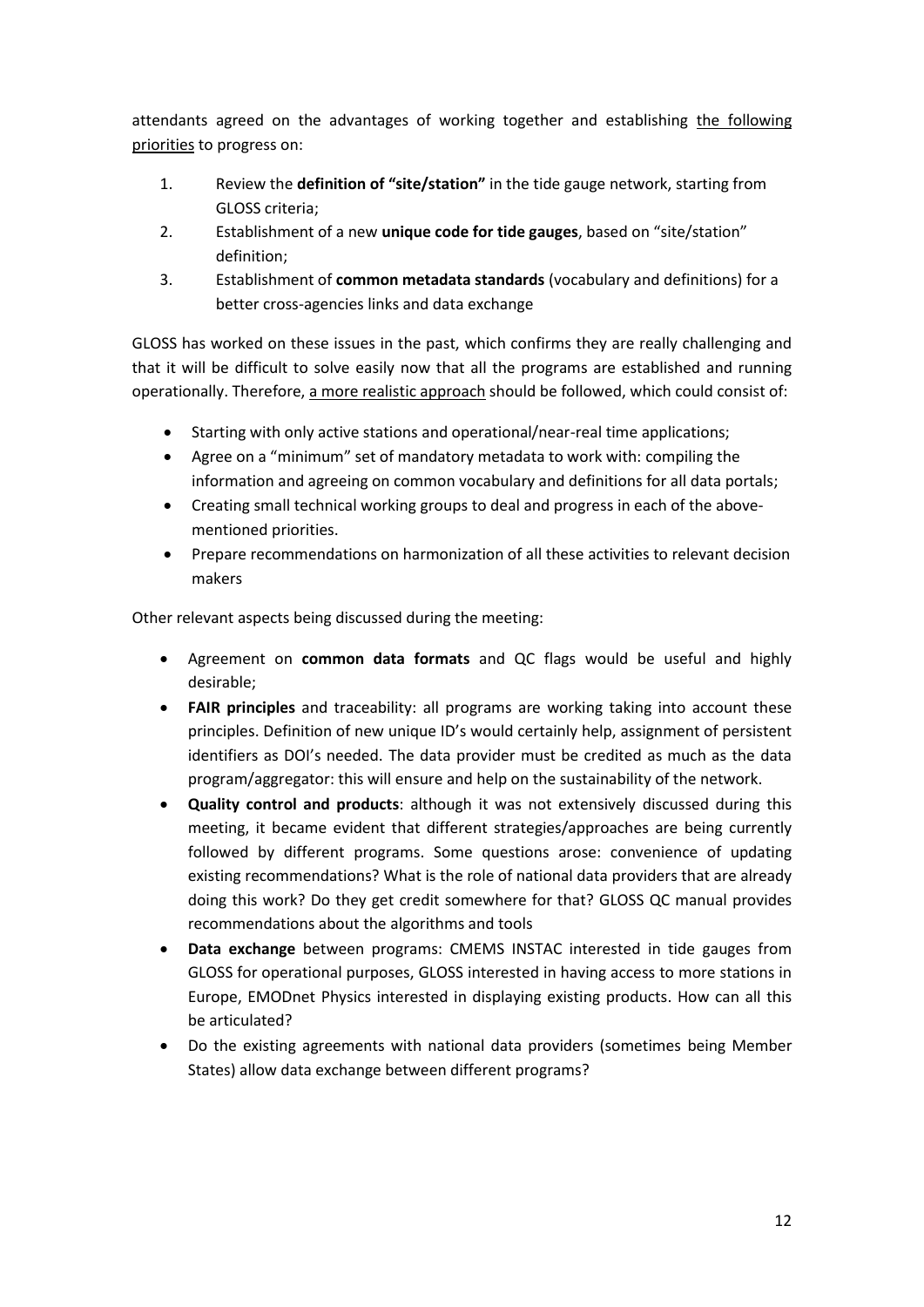#### **Final List of Actions from July 2020:**

Apart from the completion of pending actions listed above, new actions proposed after this meeting has been added to the list of actions (new from 9 to 12):

**Action 1**: Distribute the document on TG-GNSS stations in CMEMS to the INSTAC's of CMEMS, for potential use of these information on the metadata for each station (chair). Pending

**Action 2:** Repeat survey to national contacts to contribute to the document on action 3 (SONEL). To be confirmed by SONEL September-October 2020.

**Action 3**: add to the table of TG-GNSS stations information on Tide Gauge Bench Mark – tide gauge datum distance (all). Pending

**Action 4:** circulate and send to the EuroGOOS office the existing document describing the existing data portals possibly updated/improved with basic output from the new python script (statistics), to probably upload later to EuroGOOS website (Chair, Laurent). Pending.

**Action 5**: to review the coordinates and names of stations in the different data portals and clarify which are duplicates or different stations at the same harbor, with Laurent tool (Laurent). Ongoing

**Action 6:** to contact GLOSS and explore the possibility of formal collaboration with CMEMS InSitu TAC. Pending

**Action 7**: EuroGOOS office to explore the possibility of repeating the Tide Gauge Task Team survey on network status in Europe, with support from the Task Team, and resources from EuroSea project (Office). Pending, to be discussed within EuroGOOS.

**Action 8:** the EuroGOOS TGTT to establish a common repository/folder to share all these documents

**Action 9:** EuroGOOS Office and the EuroGOOS TGTT to contact JCOMMOPS (Mathieu Belbeoch) and Johanes Kartensen (OceanSItes), to learn from the experience in other networks and strengthen collaboration within EuroSea project (both partners here)

**Action 10:** report to GLOSS chair (Gary Mitchum) and new GLOSS technical secretariat (Bernardo Aliaga) about the output of this meeting.

**Action 11:** creation of small working groups for each of the 3 priorities identified.

**Action 12:** ensure link with EuroSea WP3 on data management